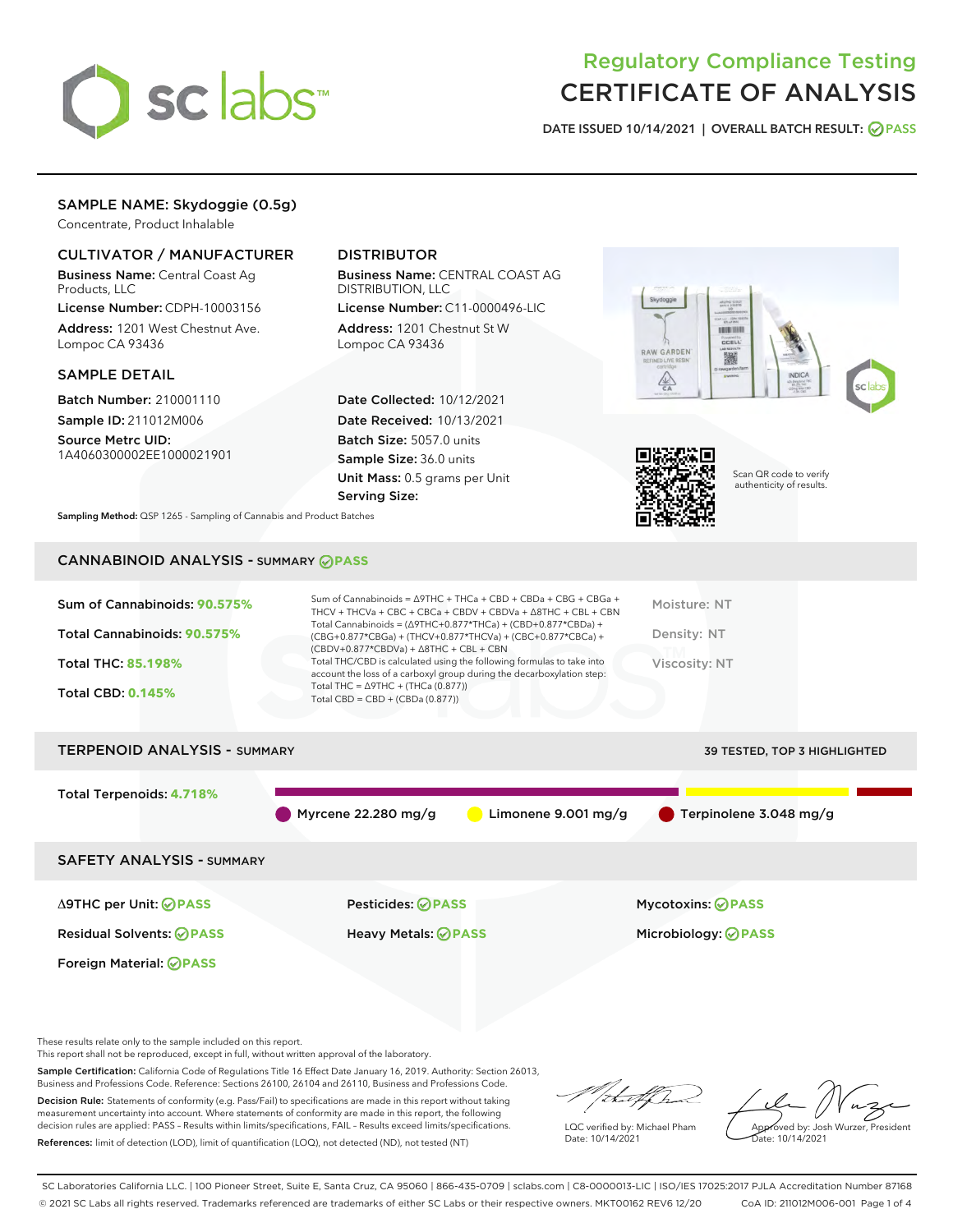



SKYDOGGIE (0.5G) | DATE ISSUED 10/14/2021 | OVERALL BATCH RESULT: @ PASS

#### CANNABINOID TEST RESULTS - 10/13/2021 2 PASS

Tested by high-performance liquid chromatography with diode-array detection (HPLC-DAD). **Method:** QSP 1157 - Analysis of Cannabinoids by HPLC-DAD

#### TOTAL CANNABINOIDS: **90.575%**

Total Cannabinoids (Total THC) + (Total CBD) + (Total CBG) + (Total THCV) + (Total CBC) + (Total CBDV) + ∆8THC + CBL + CBN

TOTAL THC: **85.198%** Total THC (∆9THC+0.877\*THCa)

TOTAL CBD: **0.145%**

Total CBD (CBD+0.877\*CBDa)

TOTAL CBG: 4.352% Total CBG (CBG+0.877\*CBGa)

TOTAL THCV: 0.42% Total THCV (THCV+0.877\*THCVa)

TOTAL CBC: ND Total CBC (CBC+0.877\*CBCa)

TOTAL CBDV: ND Total CBDV (CBDV+0.877\*CBDVa)

| <b>COMPOUND</b>            | LOD/LOQ<br>(mg/g) | <b>MEASUREMENT</b><br><b>UNCERTAINTY</b><br>mg/g | <b>RESULT</b><br>(mg/g) | <b>RESULT</b><br>(%) |
|----------------------------|-------------------|--------------------------------------------------|-------------------------|----------------------|
| <b>A9THC</b>               | 0.06/0.26         | ±29.308                                          | 851.98                  | 85.198               |
| <b>CBG</b>                 | 0.06/0.19         | ±1.715                                           | 43.52                   | 4.352                |
| <b>THCV</b>                | 0.1/0.2           | ±0.21                                            | 4.2                     | 0.42                 |
| $\triangle$ 8THC           | 0.1/0.4           | ±0.19                                            | 2.4                     | 0.24                 |
| <b>CBN</b>                 | 0.1/0.3           | ±0.14                                            | 2.2                     | 0.22                 |
| <b>CBD</b>                 | 0.07/0.29         | ±0.067                                           | 1.45                    | 0.145                |
| <b>THCa</b>                | 0.05/0.14         | N/A                                              | <b>ND</b>               | <b>ND</b>            |
| <b>THCVa</b>               | 0.07/0.20         | N/A                                              | <b>ND</b>               | <b>ND</b>            |
| <b>CBDa</b>                | 0.02/0.19         | N/A                                              | <b>ND</b>               | <b>ND</b>            |
| <b>CBDV</b>                | 0.04/0.15         | N/A                                              | <b>ND</b>               | <b>ND</b>            |
| <b>CBDVa</b>               | 0.03 / 0.53       | N/A                                              | <b>ND</b>               | <b>ND</b>            |
| <b>CBGa</b>                | 0.1/0.2           | N/A                                              | <b>ND</b>               | <b>ND</b>            |
| <b>CBL</b>                 | 0.06 / 0.24       | N/A                                              | <b>ND</b>               | <b>ND</b>            |
| <b>CBC</b>                 | 0.2 / 0.5         | N/A                                              | <b>ND</b>               | <b>ND</b>            |
| <b>CBCa</b>                | 0.07/0.28         | N/A                                              | <b>ND</b>               | <b>ND</b>            |
| <b>SUM OF CANNABINOIDS</b> |                   |                                                  | 905.75 mg/g             | 90.575%              |

#### **UNIT MASS: 0.5 grams per Unit**

| ∆9THC per Unit                        | 1120 per-package limit     | 425.99 mg/unit<br><b>PASS</b> |
|---------------------------------------|----------------------------|-------------------------------|
| <b>Total THC per Unit</b>             |                            | 425.99 mg/unit                |
| <b>CBD per Unit</b>                   |                            | $0.72$ mg/unit                |
| <b>Total CBD per Unit</b>             |                            | $0.72$ mg/unit                |
| Sum of Cannabinoids<br>per Unit       |                            | 452.88 mg/unit                |
| <b>Total Cannabinoids</b><br>per Unit |                            | 452.87 mg/unit                |
| <b>MOISTURE TEST RESULT</b>           | <b>DENSITY TEST RESULT</b> | <b>VISCOSITY TEST RESULT</b>  |

Not Tested

Not Tested

Not Tested

#### TERPENOID TEST RESULTS - 10/14/2021

Terpene analysis utilizing gas chromatography-flame ionization detection (GC-FID). **Method:** QSP 1192 - Analysis of Terpenoids by GC-FID

| <b>COMPOUND</b>         | LOD/LOQ<br>(mg/g) | <b>MEASUREMENT</b><br><b>UNCERTAINTY</b><br>mg/g | <b>RESULT</b><br>(mg/g)                         | <b>RESULT</b><br>$(\%)$ |
|-------------------------|-------------------|--------------------------------------------------|-------------------------------------------------|-------------------------|
| <b>Myrcene</b>          | 0.008 / 0.025     | ±0.2874                                          | 22.280                                          | 2.2280                  |
| Limonene                | 0.005 / 0.016     | ±0.1287                                          | 9.001                                           | 0.9001                  |
| Terpinolene             | 0.008 / 0.026     | ±0.0625                                          | 3.048                                           | 0.3048                  |
| $\beta$ Caryophyllene   | 0.004 / 0.012     | ±0.0974                                          | 2.736                                           | 0.2736                  |
| Ocimene                 | 0.011 / 0.038     | ±0.0680                                          | 2.117                                           | 0.2117                  |
| $\beta$ Pinene          | 0.004 / 0.014     | ±0.0207                                          | 1.802                                           | 0.1802                  |
| Linalool                | 0.009 / 0.032     | ±0.0619                                          | 1.629                                           | 0.1629                  |
| $\alpha$ Pinene         | 0.005 / 0.017     | ±0.0121                                          | 1.411                                           | 0.1411                  |
| <b>Terpineol</b>        | 0.016 / 0.055     | ±0.0423                                          | 0.689                                           | 0.0689                  |
| $\alpha$ Humulene       | 0.009 / 0.029     | ±0.0221                                          | 0.688                                           | 0.0688                  |
| Fenchol                 | 0.010 / 0.034     | ±0.0205                                          | 0.531                                           | 0.0531                  |
| trans-ß-Farnesene       | 0.008 / 0.025     | ±0.0073                                          | 0.207                                           | 0.0207                  |
| Camphene                | 0.005 / 0.015     | ±0.0022                                          | 0.187                                           | 0.0187                  |
| $\alpha$ Phellandrene   | 0.006 / 0.020     | ±0.0014                                          | 0.105                                           | 0.0105                  |
| <b>Borneol</b>          | 0.005 / 0.016     | ±0.0042                                          | 0.101                                           | 0.0101                  |
| Guaiol                  | 0.009 / 0.030     | ±0.0043                                          | 0.092                                           | 0.0092                  |
| 3 Carene                | 0.005 / 0.018     | ±0.0013                                          | 0.091                                           | 0.0091                  |
| Caryophyllene<br>Oxide  | 0.010 / 0.033     | ±0.0040                                          | 0.087                                           | 0.0087                  |
| $\alpha$ Terpinene      | 0.005 / 0.017     | ±0.0013                                          | 0.084                                           | 0.0084                  |
| $\alpha$ Bisabolol      | 0.008 / 0.026     | ±0.0043                                          | 0.080                                           | 0.0080                  |
| $\gamma$ Terpinene      | 0.006 / 0.018     | ±0.0012                                          | 0.069                                           | 0.0069                  |
| Fenchone                | 0.009 / 0.028     | ±0.0017                                          | 0.059                                           | 0.0059                  |
| Nerolidol               | 0.009 / 0.028     | ±0.0032                                          | 0.051                                           | 0.0051                  |
| Geraniol                | 0.002 / 0.007     | ±0.0011                                          | 0.024                                           | 0.0024                  |
| Citronellol             | 0.003 / 0.010     | ±0.0005                                          | 0.011                                           | 0.0011                  |
| Sabinene Hydrate        | 0.006 / 0.022     | N/A                                              | <loq< th=""><th><loq< th=""></loq<></th></loq<> | <loq< th=""></loq<>     |
| Nerol                   | 0.003 / 0.011     | N/A                                              | <loq< th=""><th><loq< th=""></loq<></th></loq<> | <loq< th=""></loq<>     |
| Sabinene                | 0.004 / 0.014     | N/A                                              | ND                                              | <b>ND</b>               |
| p-Cymene                | 0.005 / 0.016     | N/A                                              | ND                                              | <b>ND</b>               |
| Eucalyptol              | 0.006 / 0.018     | N/A                                              | <b>ND</b>                                       | <b>ND</b>               |
| (-)-Isopulegol          | 0.005 / 0.016     | N/A                                              | ND                                              | ND                      |
| Camphor                 | 0.006 / 0.019     | N/A                                              | <b>ND</b>                                       | <b>ND</b>               |
| Isoborneol              | 0.004 / 0.012     | N/A                                              | ND                                              | <b>ND</b>               |
| Menthol                 | 0.008 / 0.025     | N/A                                              | ND                                              | <b>ND</b>               |
| R-(+)-Pulegone          | 0.003 / 0.011     | N/A                                              | ND                                              | ND                      |
| <b>Geranyl Acetate</b>  | 0.004 / 0.014     | N/A                                              | ND                                              | ND                      |
| $\alpha$ Cedrene        | 0.005 / 0.016     | N/A                                              | ND                                              | ND                      |
| Valencene               | 0.009 / 0.030     | N/A                                              | ND                                              | ND                      |
| Cedrol                  | 0.008 / 0.027     | N/A                                              | ND                                              | <b>ND</b>               |
| <b>TOTAL TERPENOIDS</b> |                   |                                                  | 47.180 mg/g                                     | 4.718%                  |

SC Laboratories California LLC. | 100 Pioneer Street, Suite E, Santa Cruz, CA 95060 | 866-435-0709 | sclabs.com | C8-0000013-LIC | ISO/IES 17025:2017 PJLA Accreditation Number 87168 © 2021 SC Labs all rights reserved. Trademarks referenced are trademarks of either SC Labs or their respective owners. MKT00162 REV6 12/20 CoA ID: 211012M006-001 Page 2 of 4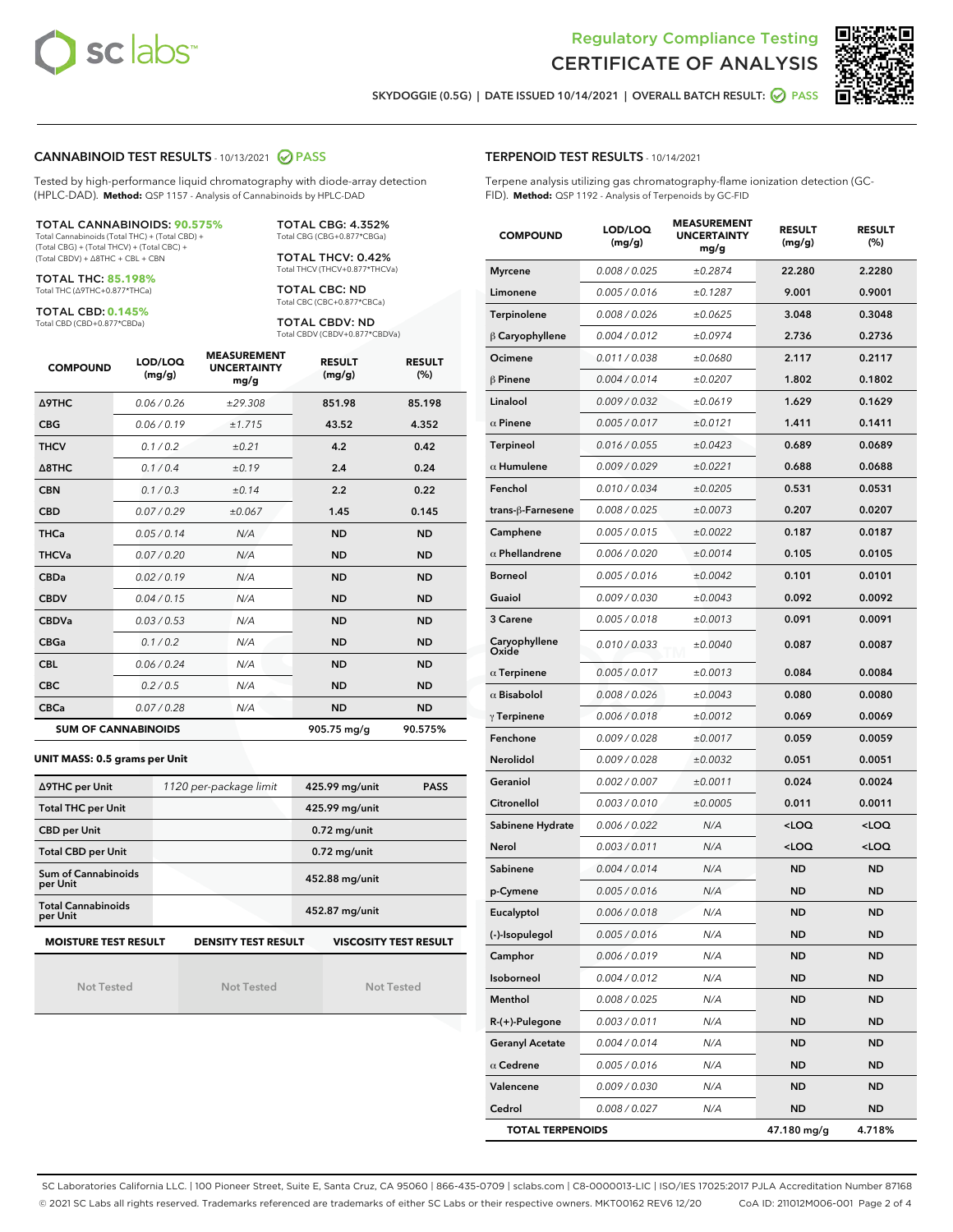



SKYDOGGIE (0.5G) | DATE ISSUED 10/14/2021 | OVERALL BATCH RESULT:  $\bigcirc$  PASS

## CATEGORY 1 PESTICIDE TEST RESULTS - 10/14/2021 2 PASS

Pesticide and plant growth regulator analysis utilizing high-performance liquid chromatography-mass spectrometry (HPLC-MS) or gas chromatography-mass spectrometry (GC-MS). \*GC-MS utilized where indicated. **Method:** QSP 1212 - Analysis of Pesticides and Mycotoxins by LC-MS or QSP 1213 - Analysis of Pesticides by GC-MS

| <b>COMPOUND</b>             | LOD/LOQ<br>$(\mu g/g)$ | <b>ACTION</b><br><b>LIMIT</b><br>$(\mu g/g)$ | <b>MEASUREMENT</b><br><b>UNCERTAINTY</b><br>$\mu$ g/g | <b>RESULT</b><br>$(\mu g/g)$ | <b>RESULT</b> |
|-----------------------------|------------------------|----------------------------------------------|-------------------------------------------------------|------------------------------|---------------|
| Aldicarb                    | 0.03 / 0.08            | $\ge$ LOD                                    | N/A                                                   | <b>ND</b>                    | <b>PASS</b>   |
| Carbofuran                  | 0.02 / 0.05            | $\ge$ LOD                                    | N/A                                                   | <b>ND</b>                    | <b>PASS</b>   |
| Chlordane*                  | 0.03 / 0.08            | $\ge$ LOD                                    | N/A                                                   | <b>ND</b>                    | <b>PASS</b>   |
| Chlorfenapyr*               | 0.03/0.10              | $\ge$ LOD                                    | N/A                                                   | <b>ND</b>                    | <b>PASS</b>   |
| Chlorpyrifos                | 0.02 / 0.06            | $\ge$ LOD                                    | N/A                                                   | <b>ND</b>                    | <b>PASS</b>   |
| Coumaphos                   | 0.02 / 0.07            | $\ge$ LOD                                    | N/A                                                   | <b>ND</b>                    | <b>PASS</b>   |
| Daminozide                  | 0.02 / 0.07            | $\ge$ LOD                                    | N/A                                                   | <b>ND</b>                    | <b>PASS</b>   |
| <b>DDVP</b><br>(Dichlorvos) | 0.03/0.09              | $>$ LOD                                      | N/A                                                   | <b>ND</b>                    | <b>PASS</b>   |
| Dimethoate                  | 0.03 / 0.08            | $\ge$ LOD                                    | N/A                                                   | <b>ND</b>                    | <b>PASS</b>   |
| Ethoprop(hos)               | 0.03/0.10              | $>$ LOD                                      | N/A                                                   | <b>ND</b>                    | <b>PASS</b>   |
| Etofenprox                  | 0.02 / 0.06            | $\ge$ LOD                                    | N/A                                                   | <b>ND</b>                    | <b>PASS</b>   |
| Fenoxycarb                  | 0.03 / 0.08            | $\ge$ LOD                                    | N/A                                                   | <b>ND</b>                    | <b>PASS</b>   |
| Fipronil                    | 0.03 / 0.08            | $\ge$ LOD                                    | N/A                                                   | <b>ND</b>                    | <b>PASS</b>   |
| Imazalil                    | 0.02 / 0.06            | $>$ LOD                                      | N/A                                                   | <b>ND</b>                    | <b>PASS</b>   |
| <b>Methiocarb</b>           | 0.02 / 0.07            | $\ge$ LOD                                    | N/A                                                   | <b>ND</b>                    | <b>PASS</b>   |
| Methyl<br>parathion         | 0.03/0.10              | $\ge$ LOD                                    | N/A                                                   | <b>ND</b>                    | <b>PASS</b>   |
| <b>Mevinphos</b>            | 0.03/0.09              | $\ge$ LOD                                    | N/A                                                   | <b>ND</b>                    | <b>PASS</b>   |
| Paclobutrazol               | 0.02 / 0.05            | $>$ LOD                                      | N/A                                                   | <b>ND</b>                    | <b>PASS</b>   |
| Propoxur                    | 0.03/0.09              | $\ge$ LOD                                    | N/A                                                   | <b>ND</b>                    | <b>PASS</b>   |
| Spiroxamine                 | 0.03 / 0.08            | $\ge$ LOD                                    | N/A                                                   | <b>ND</b>                    | <b>PASS</b>   |
| Thiacloprid                 | 0.03/0.10              | $\ge$ LOD                                    | N/A                                                   | <b>ND</b>                    | <b>PASS</b>   |

#### CATEGORY 2 PESTICIDE TEST RESULTS - 10/14/2021 @ PASS

| <b>COMPOUND</b>          | LOD/LOO<br>$(\mu g/g)$ | <b>ACTION</b><br>LIMIT<br>$(\mu g/g)$ | <b>MEASUREMENT</b><br><b>UNCERTAINTY</b><br>µg/g | <b>RESULT</b><br>$(\mu g/g)$ | <b>RESULT</b> |
|--------------------------|------------------------|---------------------------------------|--------------------------------------------------|------------------------------|---------------|
| Abamectin                | 0.03/0.10              | 0.1                                   | N/A                                              | <b>ND</b>                    | <b>PASS</b>   |
| Acephate                 | 0.02/0.07              | 0.1                                   | N/A                                              | <b>ND</b>                    | <b>PASS</b>   |
| Acequinocyl              | 0.02/0.07              | 0.1                                   | N/A                                              | <b>ND</b>                    | <b>PASS</b>   |
| Acetamiprid              | 0.02/0.05              | 0.1                                   | N/A                                              | <b>ND</b>                    | <b>PASS</b>   |
| Azoxystrobin             | 0.02/0.07              | 0.1                                   | N/A                                              | <b>ND</b>                    | <b>PASS</b>   |
| <b>Bifenazate</b>        | 0.01/0.04              | 0.1                                   | N/A                                              | <b>ND</b>                    | <b>PASS</b>   |
| <b>Bifenthrin</b>        | 0.02/0.05              | 3                                     | N/A                                              | <b>ND</b>                    | <b>PASS</b>   |
| <b>Boscalid</b>          | 0.03/0.09              | 0.1                                   | N/A                                              | <b>ND</b>                    | <b>PASS</b>   |
| Captan                   | 0.19/0.57              | 0.7                                   | N/A                                              | <b>ND</b>                    | <b>PASS</b>   |
| Carbaryl                 | 0.02/0.06              | 0.5                                   | N/A                                              | <b>ND</b>                    | <b>PASS</b>   |
| Chlorantranilip-<br>role | 0.04/0.12              | 10                                    | N/A                                              | <b>ND</b>                    | <b>PASS</b>   |
| Clofentezine             | 0.03/0.09              | 0.1                                   | N/A                                              | <b>ND</b>                    | <b>PASS</b>   |

#### CATEGORY 2 PESTICIDE TEST RESULTS - 10/14/2021 continued

| <b>COMPOUND</b>               | LOD/LOQ<br>$(\mu g/g)$ | <b>ACTION</b><br>LIMIT<br>$(\mu g/g)$ | <b>MEASUREMENT</b><br><b>UNCERTAINTY</b><br>$\mu$ g/g | <b>RESULT</b><br>(µg/g) | <b>RESULT</b> |
|-------------------------------|------------------------|---------------------------------------|-------------------------------------------------------|-------------------------|---------------|
| Cyfluthrin                    | 0.12 / 0.38            | $\overline{2}$                        | N/A                                                   | <b>ND</b>               | <b>PASS</b>   |
| Cypermethrin                  | 0.11 / 0.32            | 1                                     | N/A                                                   | <b>ND</b>               | <b>PASS</b>   |
| Diazinon                      | 0.02 / 0.05            | 0.1                                   | N/A                                                   | ND                      | <b>PASS</b>   |
| Dimethomorph                  | 0.03 / 0.09            | $\overline{2}$                        | N/A                                                   | ND                      | <b>PASS</b>   |
| Etoxazole                     | 0.02 / 0.06            | 0.1                                   | N/A                                                   | ND                      | <b>PASS</b>   |
| Fenhexamid                    | 0.03 / 0.09            | 0.1                                   | N/A                                                   | ND                      | <b>PASS</b>   |
| Fenpyroximate                 | 0.02 / 0.06            | 0.1                                   | N/A                                                   | <b>ND</b>               | <b>PASS</b>   |
| Flonicamid                    | 0.03 / 0.10            | 0.1                                   | N/A                                                   | <b>ND</b>               | <b>PASS</b>   |
| Fludioxonil                   | 0.03 / 0.10            | 0.1                                   | N/A                                                   | ND                      | <b>PASS</b>   |
| Hexythiazox                   | 0.02 / 0.07            | 0.1                                   | N/A                                                   | <b>ND</b>               | <b>PASS</b>   |
| Imidacloprid                  | 0.04 / 0.11            | 5                                     | N/A                                                   | <b>ND</b>               | <b>PASS</b>   |
| Kresoxim-methyl               | 0.02 / 0.07            | 0.1                                   | N/A                                                   | ND                      | <b>PASS</b>   |
| <b>Malathion</b>              | 0.03 / 0.09            | 0.5                                   | N/A                                                   | <b>ND</b>               | <b>PASS</b>   |
| Metalaxyl                     | 0.02 / 0.07            | $\overline{c}$                        | N/A                                                   | <b>ND</b>               | <b>PASS</b>   |
| Methomyl                      | 0.03 / 0.10            | 1                                     | N/A                                                   | ND                      | <b>PASS</b>   |
| Myclobutanil                  | 0.03/0.09              | 0.1                                   | N/A                                                   | <b>ND</b>               | <b>PASS</b>   |
| Naled                         | 0.02 / 0.07            | 0.1                                   | N/A                                                   | ND                      | <b>PASS</b>   |
| Oxamyl                        | 0.04 / 0.11            | 0.5                                   | N/A                                                   | ND                      | <b>PASS</b>   |
| Pentachloronitro-<br>benzene* | 0.03 / 0.09            | 0.1                                   | N/A                                                   | ND                      | <b>PASS</b>   |
| Permethrin                    | 0.04 / 0.12            | 0.5                                   | N/A                                                   | ND                      | <b>PASS</b>   |
| Phosmet                       | 0.03 / 0.10            | 0.1                                   | N/A                                                   | ND                      | <b>PASS</b>   |
| Piperonylbu-<br>toxide        | 0.02 / 0.07            | 3                                     | N/A                                                   | <b>ND</b>               | <b>PASS</b>   |
| Prallethrin                   | 0.03 / 0.08            | 0.1                                   | N/A                                                   | ND                      | <b>PASS</b>   |
| Propiconazole                 | 0.02 / 0.07            | 0.1                                   | N/A                                                   | ND                      | <b>PASS</b>   |
| Pyrethrins                    | 0.04 / 0.12            | 0.5                                   | N/A                                                   | ND                      | <b>PASS</b>   |
| Pyridaben                     | 0.02 / 0.07            | 0.1                                   | N/A                                                   | ND                      | <b>PASS</b>   |
| Spinetoram                    | 0.02 / 0.07            | 0.1                                   | N/A                                                   | ND                      | <b>PASS</b>   |
| Spinosad                      | 0.02 / 0.07            | 0.1                                   | N/A                                                   | ND                      | PASS          |
| Spiromesifen                  | 0.02 / 0.05            | 0.1                                   | N/A                                                   | ND                      | <b>PASS</b>   |
| Spirotetramat                 | 0.02 / 0.06            | 0.1                                   | N/A                                                   | ND                      | <b>PASS</b>   |
| Tebuconazole                  | 0.02 / 0.07            | 0.1                                   | N/A                                                   | ND                      | <b>PASS</b>   |
| Thiamethoxam                  | 0.03 / 0.10            | 5                                     | N/A                                                   | ND                      | <b>PASS</b>   |
| Trifloxystrobin               | 0.03 / 0.08            | 0.1                                   | N/A                                                   | <b>ND</b>               | <b>PASS</b>   |

SC Laboratories California LLC. | 100 Pioneer Street, Suite E, Santa Cruz, CA 95060 | 866-435-0709 | sclabs.com | C8-0000013-LIC | ISO/IES 17025:2017 PJLA Accreditation Number 87168 © 2021 SC Labs all rights reserved. Trademarks referenced are trademarks of either SC Labs or their respective owners. MKT00162 REV6 12/20 CoA ID: 211012M006-001 Page 3 of 4